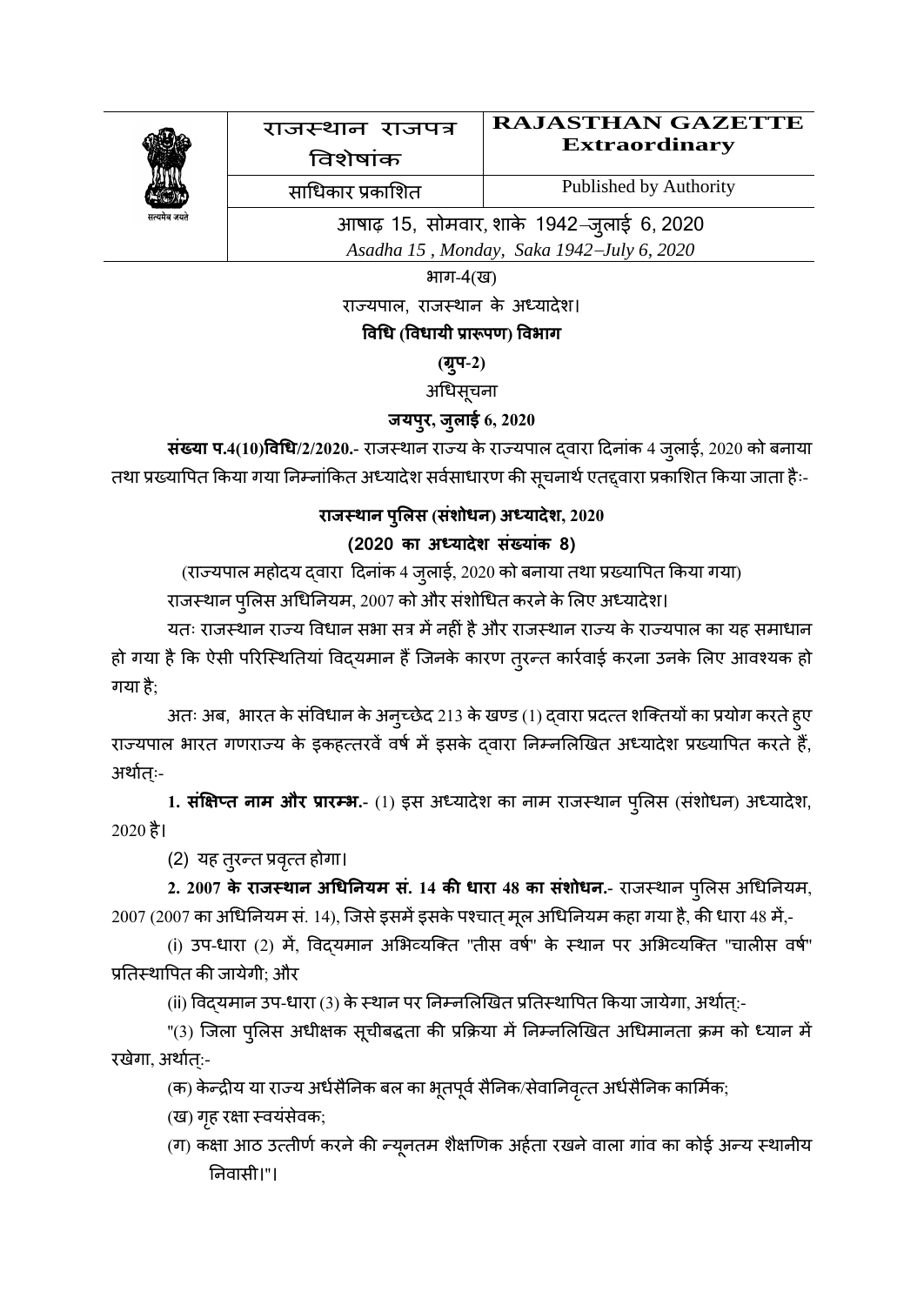**3. 2007 के राजसथान अधिननयम सं. 14 की िारा 49 का संशोिन.-** मलू ्धिनन रयम की िारा 49 में,-

(i) विदयमान अभिव्यक्ति "तीन वर्ष" के स्थान पर अभिव्यक्ति "दो वर्ष" प्रतिस्थापित की जायेगी; और

(ii) परन्तुक में विदयमान अभिव्यक्ति "हटाया जा सकेगा" के स्थान पर अभिव्यक्ति "संक्षिप्त प्रक्रिया से हटाया जा सकेगा" प्रतिस्थापित की जायेगी।

**4. 2007 के राजसथान अधिननयम सं. 14 की िारा 50 का संशोिन.-** मलू ्धिनन रयम की िारा 50 में,-

(i) खण्ड (ज) के अंत में आये विदयमान शब्द "और" को हटाया जायेगा; और

(ii) खण्ड (झ) के अंत में आये विद्**यमान विराम चिहन "।" के स्थान पर विराम** चिहन ";" प्रतिस्थापित किया जायेगा और इस प्रकार संशोधित खण्ड (झ) के पश्चात, निम्नलिखित जोड़ा जायेगा, अर्थात:-

''(ञ) गश्त लगाने में पुलिस की सहायता करना; और

(ट) ऐसे अन्य कर्तव्यों का निर्वहन करना, जो जिला पुलिस अधीक्षक दवारा समन्देशित किये जायें।"।

**5. 2007 के राजसथान अधिननयम सं. 14 की िारा 53 का संशोिन.-** मलू ्धिनन रयम की िारा 53 की विदयमान उप-धारा (2) हटायी जायेगी।

कलराज शमश्र,

#### **राज्यपाल, राजसथान।**

विनोद कुमार भारवानी,

## **प्रमखु शासन सधिि।**

### **LAW (LEGISLATIVE DRAFTING) DEPARTMENT (GROUP-II) NOTIFICATION**

#### **Jaipur, July 6, 2020**

 **No. F.4(10)Vidhi/2/2020.-** In pursuance of clause (3) of Article 348 of the Constitution of India, the Governor is pleased to authorise the publication in the Rajasthan Gazette of the following translation in the English language of Rajasthan Police (Sanshodhan) Adhyadesh, 2020 (2020 Ka Adhyadesh Sankhyank 8) promulgated by him on the  $4<sup>th</sup>$  day of July, 2020:-

(Authorised English Translation)

**THE RAJASTHAN POLICE (AMENDMENT) ORDINANCE, 2020 (Ordinance No. 8 of 2020)**

(Made and promulgated by the Governor on the  $4<sup>th</sup>$  day of July, 2020)

*An*

*Ordinance*

*further to amend the Rajasthan Police Act, 2007.*

Whereas, the Rajasthan State Legislative Assembly is not in session and the Governor of the State of Rajasthan is satisfied that circumstances exist which render it necessary for him to take immediate action;

Now, therefore, the Governor in exercise of the powers conferred on him by clause (1) of Article 213 of the Constitution of India, hereby promulgates in the Seventy-first Year of the Republic of India, the following Ordinance, namely:-

**1. Short title and commencement**.- (1) This Ordinance may be called the Rajasthan Police (Amendment) Ordinance, 2020.

(2) It shall come into force at once.